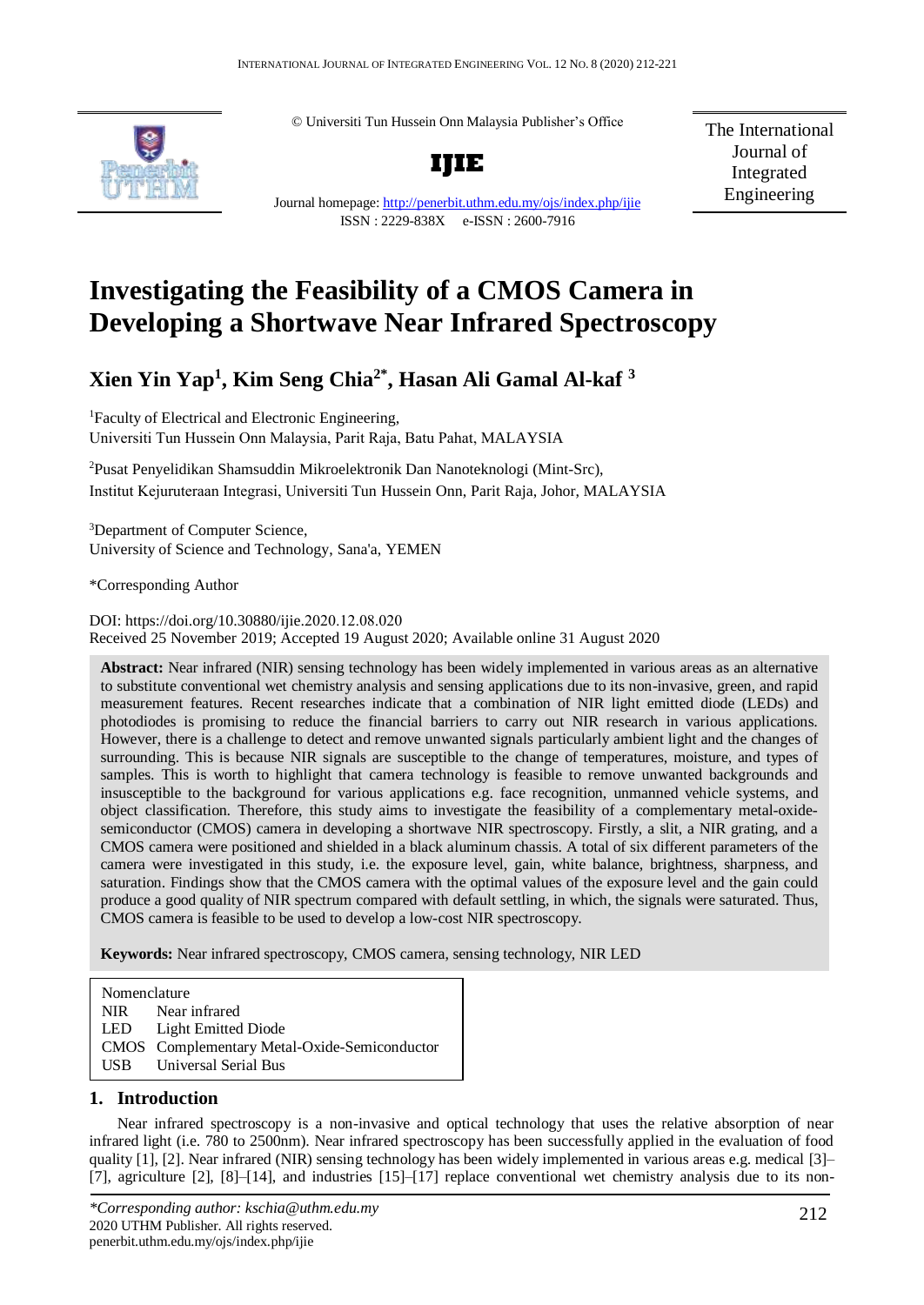invasive, green and rapid measurement features [18]-[20]. Multivariate calibration method such as partial least squares (PLS) has been used to establish the relationship between the near infrared spectra and the concentration [21]-[23]. Near infrared spectroscopy is a very sensitive device to the measurement environmental. The development of a better predictive model is always one of the key focus in NIR research to overcome unwanted effects from surrounding e.g. temperature and humidity that may affect the physicochemical composition of the samples [24].

Recently, new imaging system (e.g. hyperspectral imaging system) and reduced instrument size (e.g. handheld and portable instrument) are two key development areas in near infrared (NIR) sensing technology that enable real-time online monitoring and process control with relatively lower cost [24]. The latter may due to the development of light emitting diode (LED) technology and machine learning that has enable the possibility to design a low cost portable NIR sensor for various researches [25] e.g. predicting the internal quality of pineapples [26], predicting the ripeness of white grapes [27], tumor discrimination [28], and predicting the glucose level [29], [30]. The former, on the other hand, has enhanced the scope of analysis from one spot to the whole area of a sample. Consequently, the distribution of the component of interest across a sample e.g. the vitamin C distribution in fruit can be analyzed [31]. However, the financial barrier of conducting a NIR hyperspectral imaging research is significantly higher than that of conducting a NIR spectroscopic research.

In terms of electronic engineering perspective, there are two focuses in NIR research, i.e. the sensor development that involves electronic component design and signal preprocessing, and the predictive model or signal processing algorithms. This study focuses on the former, i.e. the sensor development and signal preprocessing. Most of the proposed low cost portable NIR sensors are using a combination of NIR LEDs and photodiodes, with or without a grating to disperse the spectrum. Despite its simplicity of the design structure, the feasibility of the design is highly affected by the surround effects, particularly the stray light and temperature. In fact, there is a challenge to detect and remove unwanted signals during NIR spectral acquisition because we have little idea about whether the light sensed by a photodiode is the desired signal or not. On the other hand, other sensing technology e.g. a complementary metaloxide-semiconductor (CMOS) camera that could provide more information about the signal is worthy to be investigated to measure NIR spectrum so that a better quality of NIR signal could be acquired. This is worth to highlight that camera technology is feasible to remove unwanted backgrounds and insusceptible to the background for various applications e.g. face recognition, unmanned vehicle systems, and object classification. Therefore, this study aims to investigate the feasibility of a CMOS camera in developing a shortwave near infrared spectroscopy.

#### **2. Experiment setup**

#### **2.1 Design framework**

Fig. 1 illustrates the framework of the proposed experiment to study the feasibility of a CMOS camera in developing a NIR sensor. The setup of the experiment can be classified into two parts, i.e. hardware development and the parameters study of the CMOS camera. Hardware development was about the arrangement of the slit, the grating and the camera as that further stated in Section 2.2. The parameters study of the camera was conducted using Matlab software that interfaced with the CMOS camera. A total of six parameters of the camera were studied i.e. the exposure, gain, white balance, saturation, brightness, and sharpness of the camera. The sequence to the parameter investigation of the camera to get the best spectrum without any over saturation as depicted in Fig. 2. At the end of the investigation, the best acquired spectrum with the best parameter was compared that acquired using the default setting. The performance analysis is presented in Section 2.3.

#### **2.2 Prototype Hardware Development**

Fig. 1 illustrates the experiment setup of the shortwave NIR spectroscopy that consists of a slit that allows a light beam passes through it and block unwanted light from unwanted directions; a NIR grating (25×25cm, Thorlab, Japan) that disperses the NIR light beam on the sensing element, and a CMOS camera that was used as the sensing element (i.e. JDEPC-OV04 VER:1.00 camera module, 1/4" CMOS sensor, OV2643, lens socket size of 8x8mm) to sense the intensity of the dispersed NIR spectrum. Consequently, each pixel of the camera measured the intensity of each wavelength from the dispersed NIR spectrum. A black aluminum L bar was used to build the structure to hold the slits, NIR grating, and the CMOS camera. The distance between the slit and grating was 14mm, while the distance between the grating and the camera was 13mm. These distances were tuned in ways that a signal with high resolution from the NIR light source was obtained. All components were shielded using a black aluminum chassis after the position of all components were fixed to reduce unwanted signals e.g. stray light from surrounding.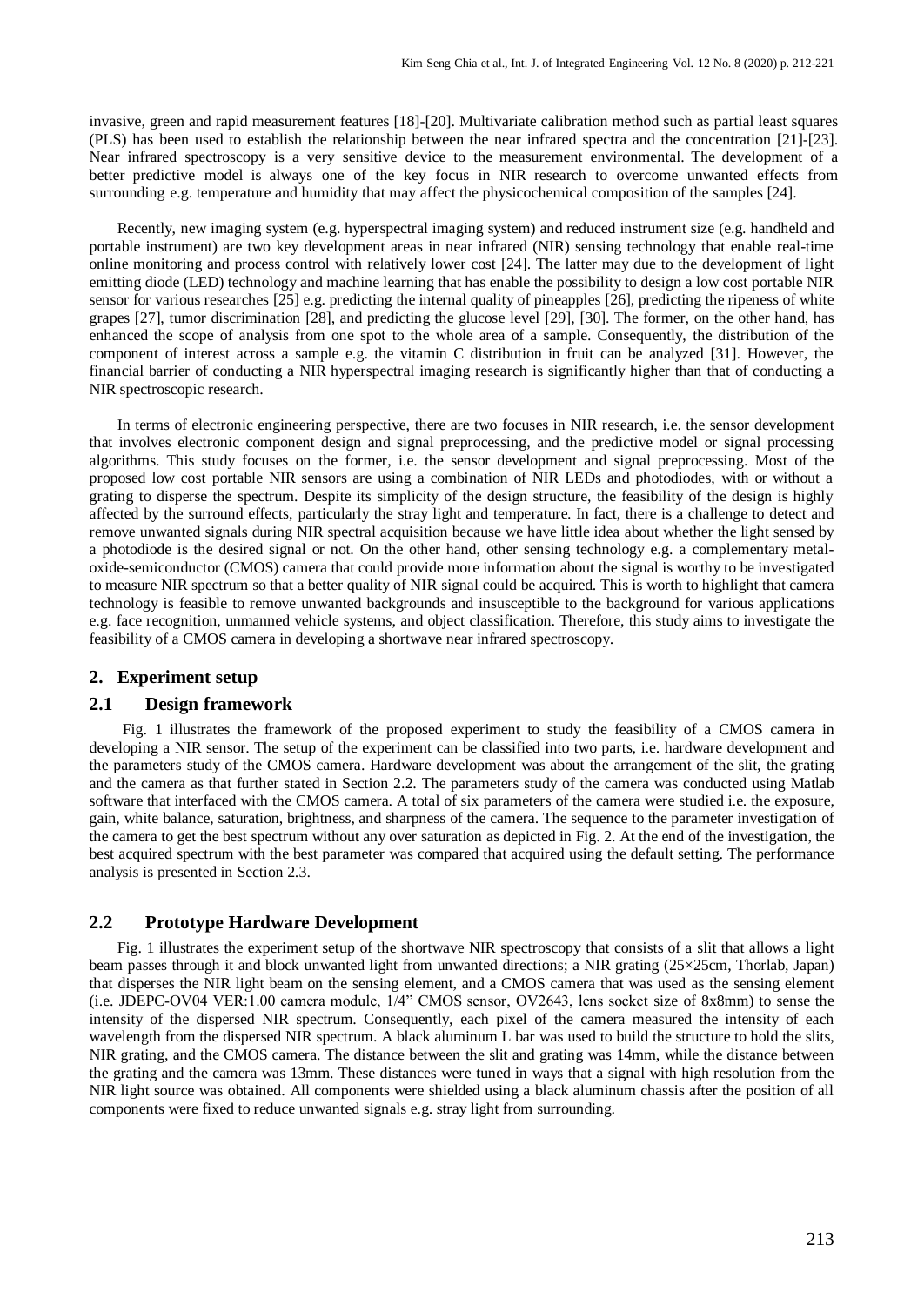

**Fig. 1 - The experiment setup of the proposed shortwave NIR spectroscopy to acquire NIR spectrum: (a) a slit that blocks the light beams from unwanted directions, (b) a grating that disperses the light beam (from A to B) on the sensing element, and (c) a CMOS camera that was used as the sensing element**

#### **2.3 Performance Analysis**

Next, the CMOS camera was connected to a laptop computer using a USB cable. Matlab software was used to interface the CMOS camera in order to modify the parameters of the camera and acquire the NIR spectrum. A total of six different parameters were investigated in this study, i.e. the exposure level, the gain, the white balance, the brightness, the sharpness, and the saturation of the camera. First, the parameters were set to manual setting instead of default auto setting. After that, a high precision NIR LED of 870 nm (Thorlab, Japan) was switch on and positioned in front of the designed NIR spectroscopy. Three different values of the exposure level (i.e. maximum, mean, and minimum) were used to evaluate their effects. The best exposure level was selected based on the quality of the image while other parameters were in default values. After that, the selection of the best value was proceeded from the gain, followed by the saturation, the white balance, the brightness, and then ended by the sharpness of the camera. Lastly, the proposed NIR spectroscopy was evaluated using another three high precision NIR LEDs (Thorlab, Japan) with different wavelengths of 780, 851, and 910 nm. The flow of this performance analysis is depicted in Fig 2.

#### **3. Results and Discussion**

Fig 3. suggests that the sharpness and saturation parameters have no effect to the acquired NIR spectrum when their values were varied to maximum, mean, and minimum. These two parameters may only have effect on visible spectrum in terms of the amount of color and the clarity of an image, respectively. In the following section, the effects of different CMOS camera parameters of exposure level (Section 3.1), white balance (Section 3.2), gain and brightness (Section 3.3) were discussed when minimum, mean, and maximum values were used. After that, a comparison between the NIR spectrum with different wavelengths that acquired using the optimal parameters and default parameters were presented in Section 3.4. Lastly, Section 3.5 presents the overall performance analysis on the six parameters with respect to the acquired NIR signals.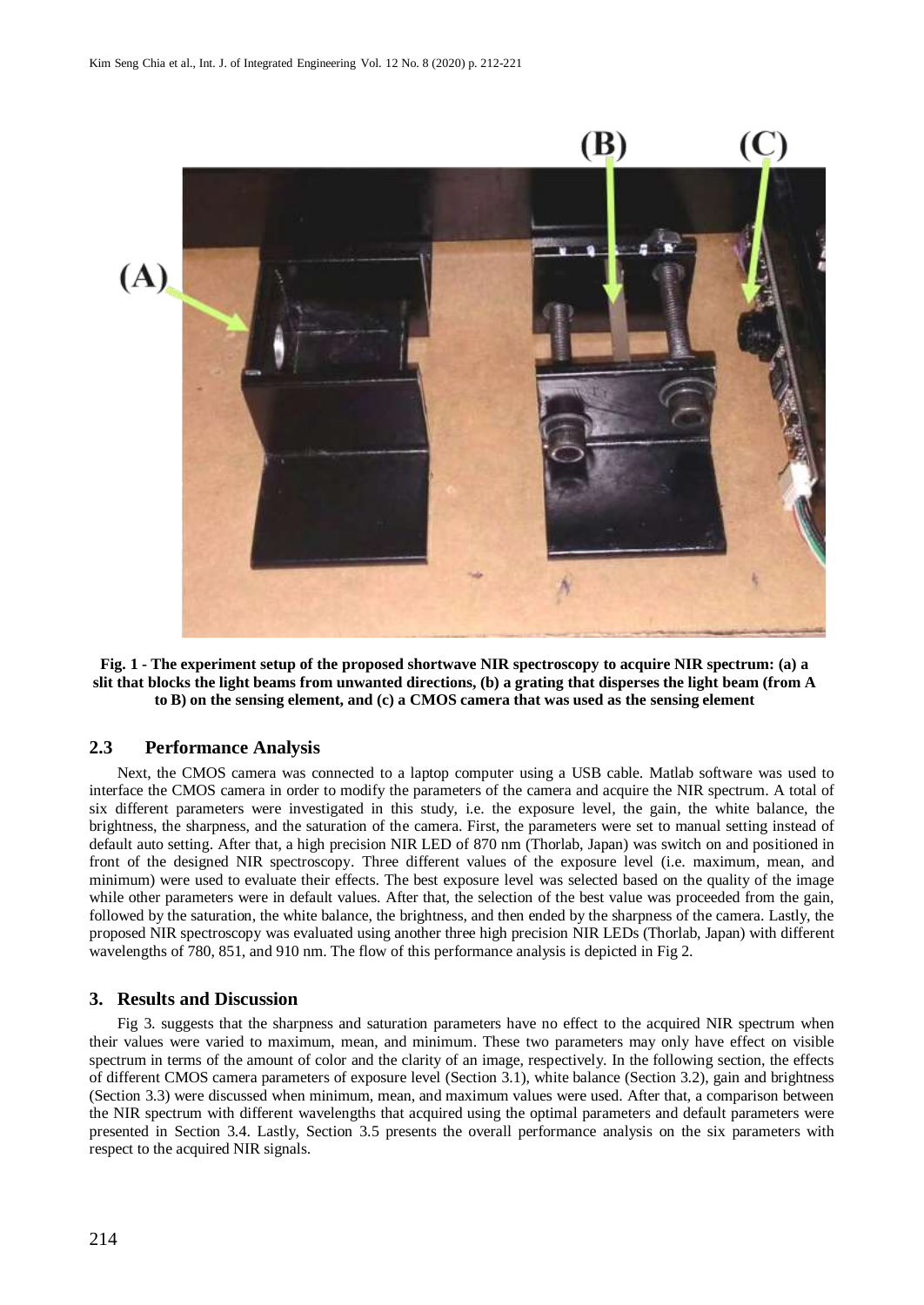

**Fig. 2 - The flow of the effects of different exposure, gain, white balance, saturation, brightness, and sharpness values investigation**



**Fig. 3 - The effects of different CMOS camera parameters: (a) Sharpness and (b) saturation parameters. (Note. Y-axis is the normalized intensity that is unitless, while x-axis is the position of the pixel of the camera sensing element)**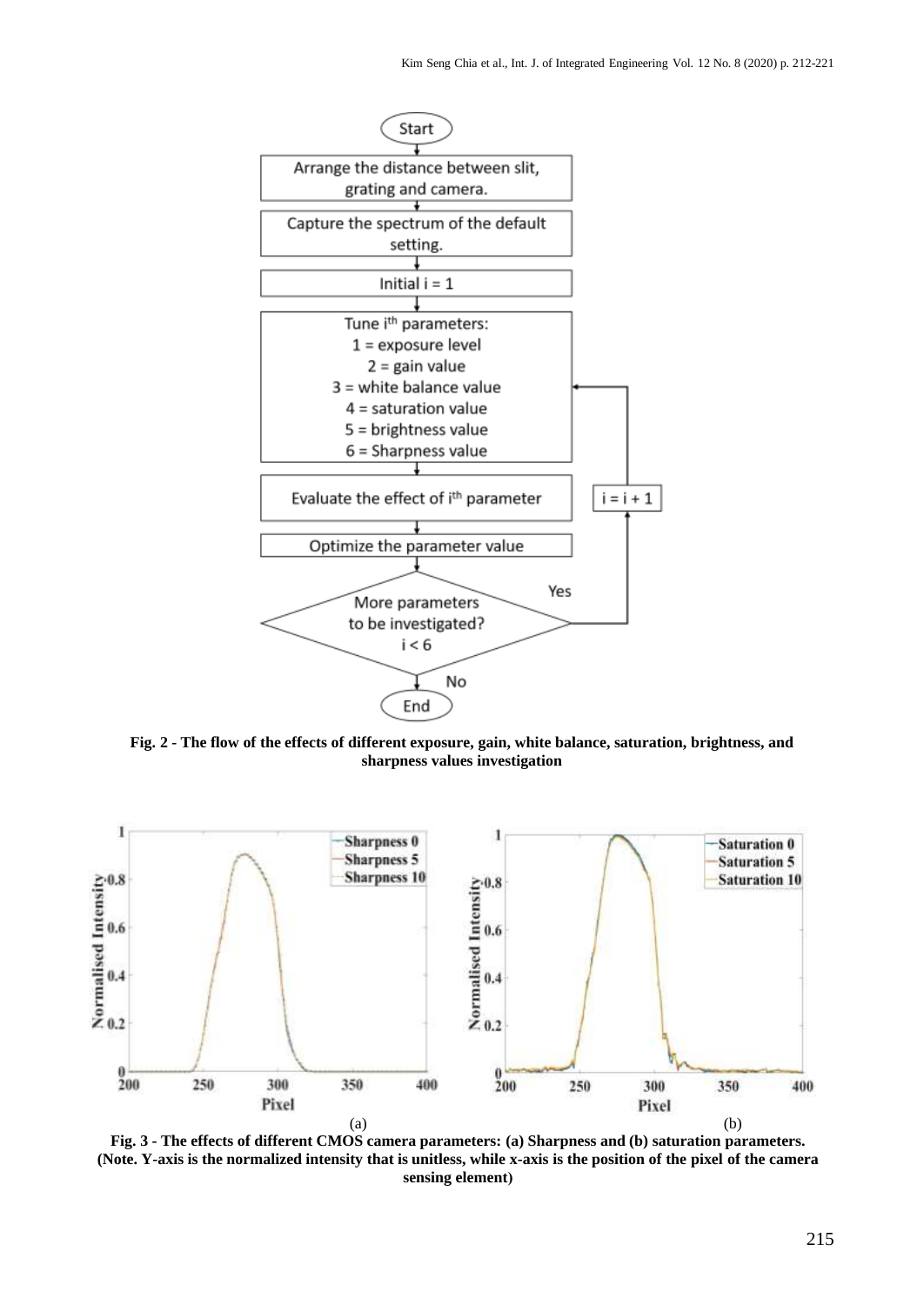#### **3.1 Exposure level**

Fig. 4 illustrates the spectrums with different exposure level. The exposure level value is in log base 2 seconds. By inspection, the exposure level of the CMOS camera should be set to the minimum value of  $-10$  (or  $2^{-10}$  seconds) in order to minimize the unwanted signals beyond the spectrum bandwidth. The gain of the CMOS camera will multiply the RGB colour values. Results suggest that the gain should be set at optimal value to avoid the signal to be under- and over-amplified. Since the acquired signal of the CMOS camera reached its maximum intensity with the minimum gain value, the minimum gain value (i.e. 32) was chosen as the best value to avoid over-amplifying the signals.



**Fig. 4 - The effects of different exposure level. (Note. Y-axis is the normalized intensity that is unitless, while x-axis is the position of the pixel of the camera sensing element)** 

#### **3.2 White balance**

Fig. 5 illustrates the spectrums with different white balance value. The white balance value appears have little effect on the maximum intensity of the NIR spectrum. Thus, the lowest white balance value of 2800 Kelvin (the color temperature) was chosen since it was able to remove some energy around the peak of the NIR spectrum that made the peak of the spectrum to be more obvious.



**Fig. 5 - The effects of different white balance. (Note. Y-axis is the normalized intensity that is unitless, while x-axis is the position of the pixel of the camera sensing element)**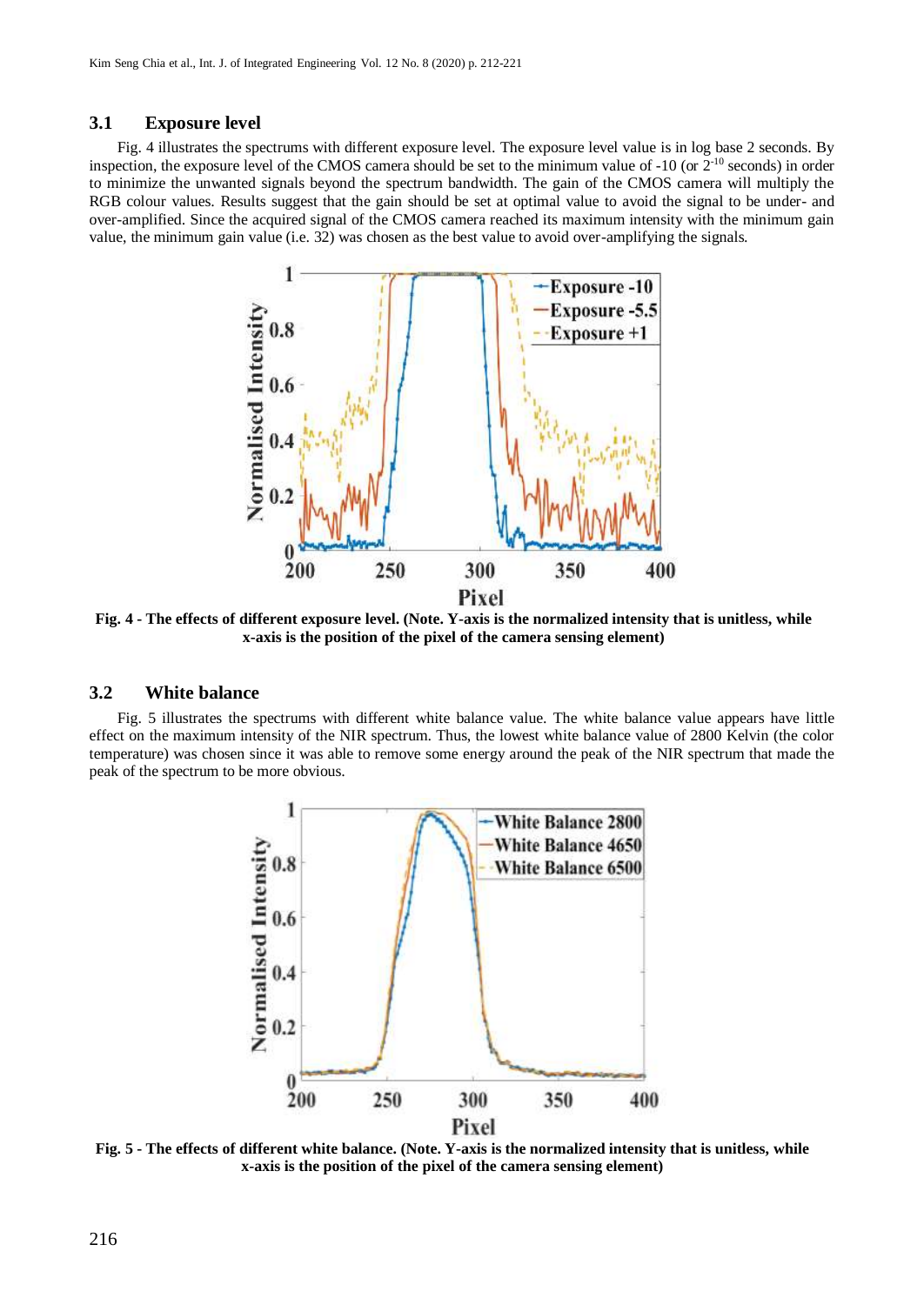#### **3.3 Brightness and Gain**

Fig. 6(a) illustrates the spectra with different brightness values, while Fig. 6(b) illustrates the spectrums with different gain values. The brightness level of the CMOS camera adjusts the amount of lighting on the sensing elements. Consequently, this parameter has similar effect as the gain parameter that affects the intensity of the acquired NIR spectrum. Therefore, both gain parameter and brightness level can be tuned together to adjust the intensity of the acquired signals. These two parameters are useful to ensure optimal signal was acquired to optimize the signal-to-noise ratio and to saturation in which useful information cannot be quantified correctly.



**Fig. 6 - The effects of different (a) brightness and (b) gain. (Note. Y-axis is the normalized intensity that is unitless, while x-axis is the position of the pixel of the camera sensing element)** 

#### **3.4 Effects of Different Wavelengths**

Fig. 7 shows the acquired NIR spectra from the NIR LEDs with different wavelengths when the CMOS camera used the optimal parameters setting. A correct sequence of the NIR spectral peaks, i.e. from 780 to 910 nm, suggests that the setup of proposed NIR spectroscopy is promising to be further developed to detect the peak value of the shortwave NIR spectrum that covers the range from 750 to 1000 nm. Different intensities were sensed among different wavelengths. This is expected because the sensitivity (i.e. voltage per light intensity) of the sensing element is different along the spectrum, and the light intensity that emitted from the NIR LEDs were different.



**Fig. 7 - The shortwave near infrared spectrum that measured using the designed settling. (Note. Y-axis is the normalized intensity that is unitless, while x-axis is the position of the pixel of the camera sensing element)**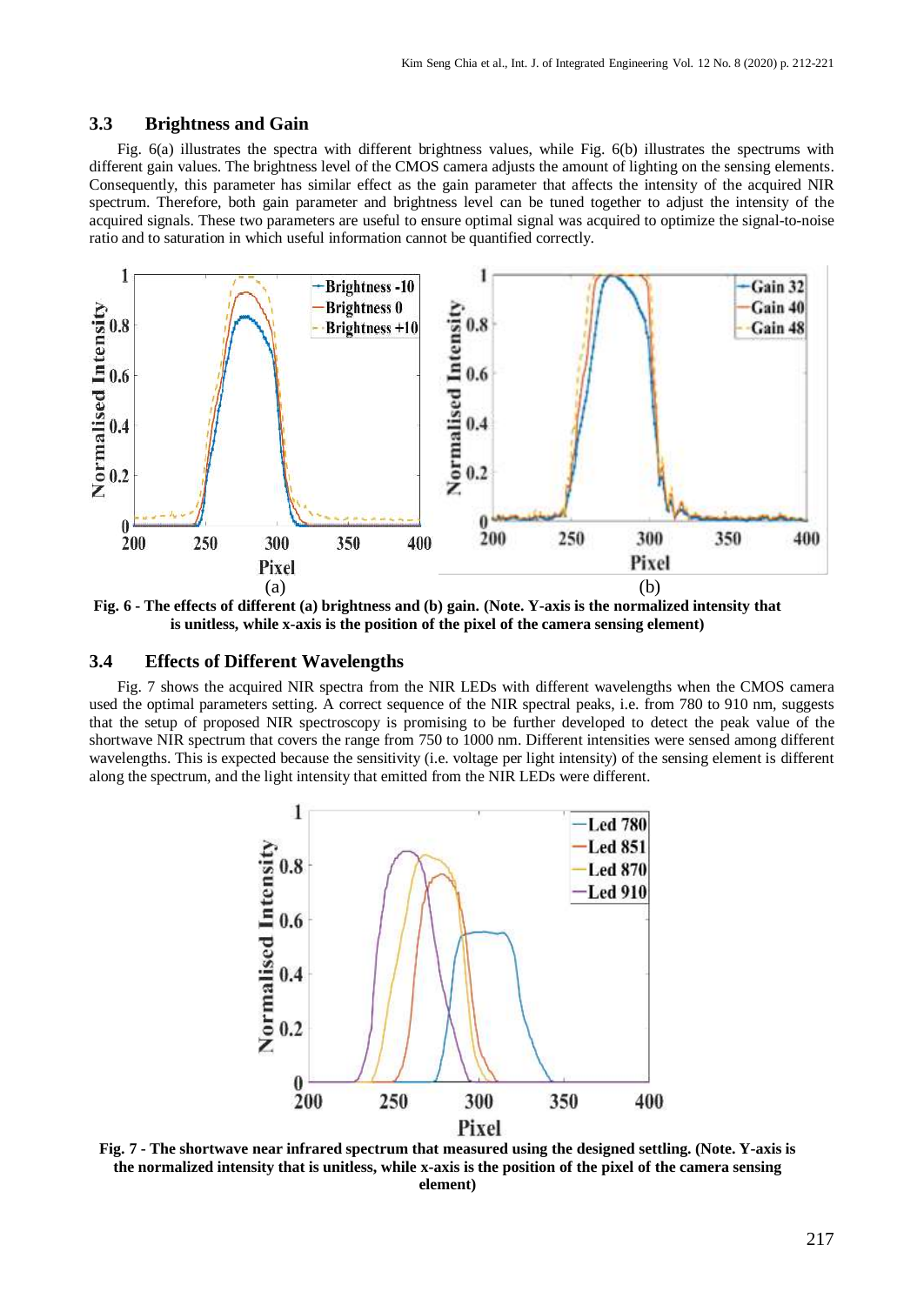#### **3.5 Overall Performance Analysis**

Table 1 summarize the optimal values of each parameters that obtained from the above analysis, compared with the default value. The results indicate that both exposure level and white balance were changed automatically in the default settling. This could be due to the camera was designed to capture image in which exposure level and white balance were needed to be tuned to ensure the acquired image was clear during different environment conditions. However, this default settling is inappropriate to the proposed application i.e. acquired NIR spectrum because the change of the intensity must be affected by the components of interest instead of the environment changes

| Table 1 - The difference between default and optimal values of each parameter |               |               |  |  |
|-------------------------------------------------------------------------------|---------------|---------------|--|--|
| Parameter                                                                     | Default value | Optimal value |  |  |
| Exposure level                                                                | Auto          | $-10$         |  |  |
| Gain                                                                          | 48            | 32            |  |  |
| White balance                                                                 | Auto          | 2800 Kelvin   |  |  |
| <b>Brightness</b>                                                             | 10            | 10            |  |  |
| <b>Sharpness</b>                                                              | $\theta$      | No care       |  |  |
| Saturation                                                                    |               | No care       |  |  |

Fig. 8 depicts a comparison between the acquired spectrum that used the optimal parameters settling and that used the default parameters settling of the CMOS camera. Apparently, the CMOS camera that used its auto parameters settling was unable to sense the NIR spectrum due to unwanted signals that overlapped the desired signals. This may be due to the fact the auto settling was trying to get a good visible spectrum.



**Fig. 8 - The comparison spectrum between the optimal and the default settlings (Note. Y-axis is the normalized intensity that is unitless, while x-axis is the position of the pixel of the camera sensing element)** 

Table 2 summarizes the acquired normalized intensity when different parameters of the camera were discussed in the previous sections. The mean value of each parameter was used as a reference, thus we state "no applicable" at the observation column. On the other hand, the effects of different values (maximum and minimum) were observed and recorded. When tuning the exposure level, gain and white balance, the spectrum was over saturated but the bandwidth of the spectrum become smaller at 80% of the peak wavelength. The spectrum was not over saturated when the brightness value was decreased. The intensity of the spectrum was reduced from over-saturated to 0.83 when the brightness was varied from +10 to -10. There is the combination to reduce the light intensity. This is because we need to tune all exposure, white balance, gain and brightness in order to provide a quality NIR signal that cannot be achieved by tuning a single parameter only. The sequence in tuning the parameters did not affect the results. The experiments indicate that the sharpness and saturation had no effect to the acquired NIR spectrum. In other words, the intensity of the acquired spectra was the same with that acquired using different setting values.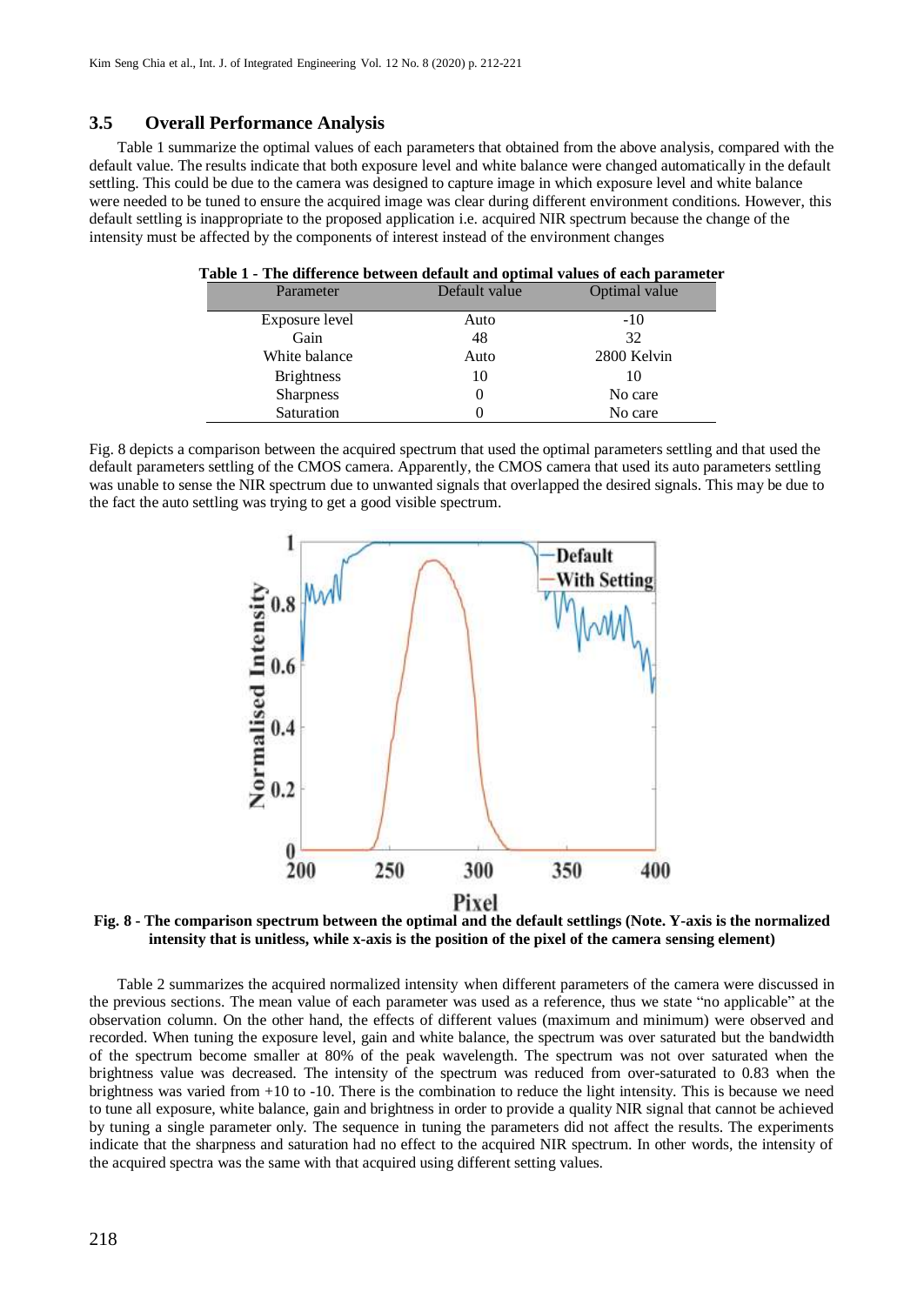| Parameter                                               | Setting  | Normalized     | Peak Wavelength |                                      |  |
|---------------------------------------------------------|----------|----------------|-----------------|--------------------------------------|--|
|                                                         | value    | Intensity      | (pixel)         | Observation                          |  |
| Exposure level                                          | $-10$    | Over Saturated | 280             | The acquired intensity is reduced.   |  |
|                                                         | $-5.5$   | Over Saturated | 280             | Reference value. No applicable.      |  |
|                                                         | $+1$     | Over Saturated | 280             | The acquired intensity is increased. |  |
| 32<br>Gain<br>40<br>48                                  |          | Over Saturated | 275             | The acquired intensity is reduced.   |  |
|                                                         |          | Over Saturated | 282             | Reference value. No applicable.      |  |
|                                                         |          | Over Saturated | 282             | The acquired intensity is increased. |  |
| White balance                                           | 2800     | Over Saturated | 275             | The acquired intensity is reduced.   |  |
|                                                         | 4650     | Over Saturated | 275             | Reference value. No applicable.      |  |
|                                                         | 6500     | Over Saturated | 275             | The acquired intensity is increased. |  |
| $-10$<br>$\boldsymbol{0}$<br><b>Brightness</b><br>$+10$ |          | 0.83           | 277             | The acquired intensity is reduced.   |  |
|                                                         |          | 0.93           | 278             | Reference value. No applicable.      |  |
|                                                         |          | Over Saturated | 278             | The acquired intensity is increased. |  |
| $\overline{0}$<br>5<br><b>Sharpness</b><br>10           |          | 0.90           | 278             | No effect is observed.               |  |
|                                                         |          | 0.90           | 278             | Reference value. No applicable.      |  |
|                                                         |          | 0.90           | 278             | No effect is observed.               |  |
| Saturation                                              | $\theta$ | Over Saturated | 276             | No effect is observed.               |  |
|                                                         | 5        | Over Saturated | 276             | Reference value. No applicable.      |  |
|                                                         | 10       | Over Saturated | 276             | No effect is observed.               |  |

| Table 2 - The effects of the parameters values of the CMOS camera when it was used to acquired NIR |  |
|----------------------------------------------------------------------------------------------------|--|
| spectrum that emitted from NIR LED                                                                 |  |

#### **4. Conclusion**

This study shows that the CMOS camera is a promising sensing element to be used to sense NIR spectrum and subsequent to develop a low-cost NIR spectroscopy. This is because various signal processing can be implemented to improve the quality of the acquired NIR spectrum and to remove unwanted signals from surrounding. Particularly, the exposure level and the gain of a CMOS should be properly tuned to produce a better quality of NIR spectrum by avoiding over saturation. Also, results suggest that the sharpness and saturation parameters of the CMOS camera have no effect to the acquired NIR spectrum. Findings show that the CMOS camera with the optimal values of the exposure level and the gain could produce a good quality of NIR spectrum, compared with that used default parameter values. However, a further investigation is needed to verify whether other parameters e.g. contrast, Gamma, Hue, and Iris have any positive effect to the acquired NIR spectrum, and the important signals that embedded in NIR spectrum during NIR research could be mainly retained by the proposed NIR spectroscopy.

#### **Acknowledgement**

The authors would like to acknowledge Faculty of Electrical and Electronic Engineering, Universiti Tun Hussein Onn Malaysia for providing facilities for this study. We acknowledge the funding from Geran Penyelidikan Pascasiswazah Fasa 2/2018 (GPPS) (H313) under Research Management Centre (RMC) in UTHM in completing the research.

#### **References**

- [1] M. C. Alamar, E. Bobelyn, J. Lammertyn, B. M. Nicolaï, and E. Moltó. (2007). Calibration transfer between NIR diode array and FT-NIR spectrophotometers for measuring the soluble solids contents of apple. Postharvest Biol. Technol., 45, 38–45.
- [2] C. J. Hayes, K. B. Walsh, and C. V. Greensill. (2016). Improving calibration transfer between shortwave near infrared silicon photodiode array instruments. J. Near Infrared Spectrosc., 24, 59–68.
- [3] J. Peng, S. Peng, A. Jiang, and J. Tan. (2011). Near-infrared calibration transfer based on spectral regression. Spectrochim. Acta - Part A Mol. Biomol. Spectrosc., 78, 1315–1320.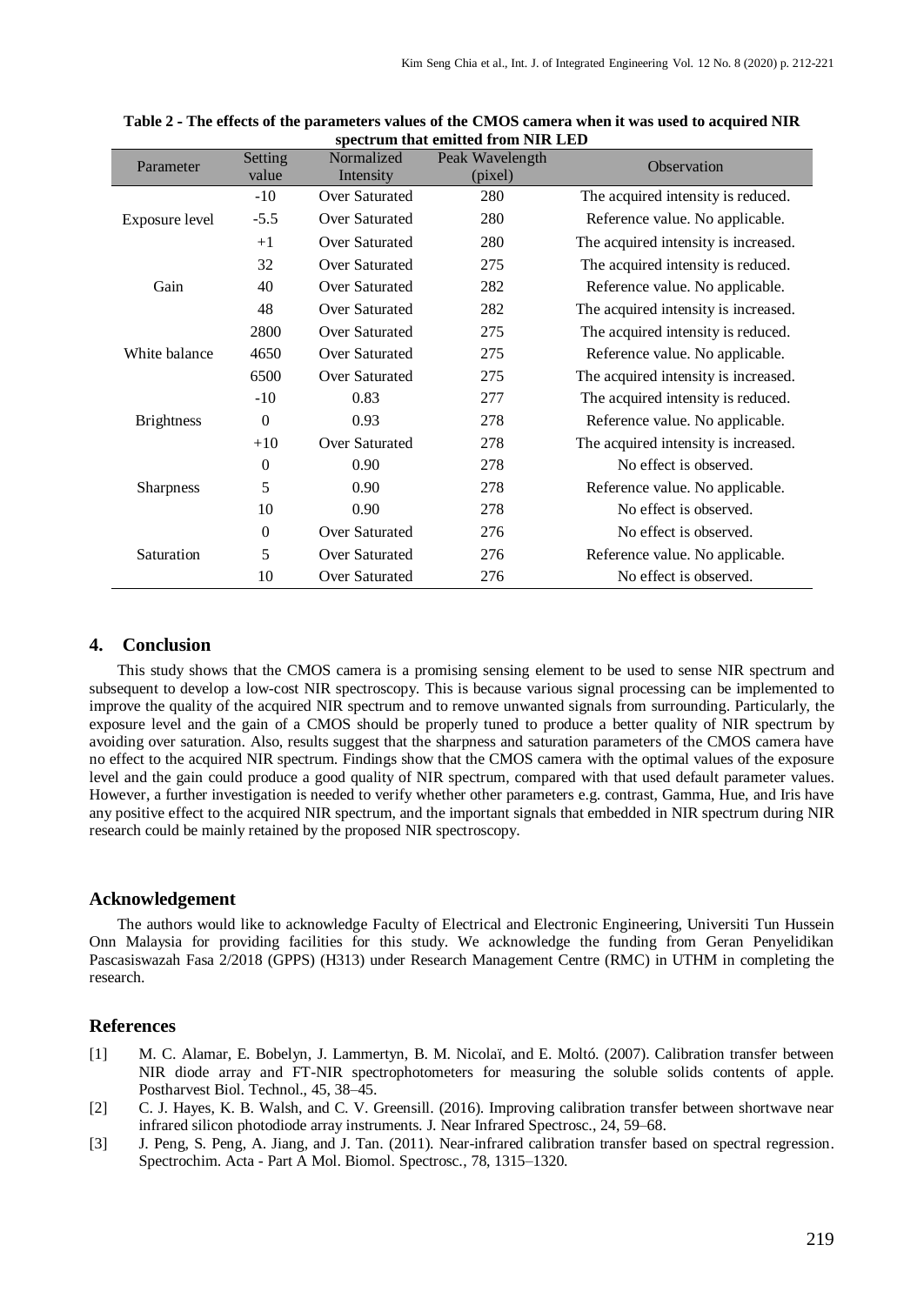- [4] M. Boiret, L. Meunier, and Y. M. Ginot. (2011). Tablet potency of Tianeptine in coated tablets by near infrared spectroscopy: Model optimisation, calibration transfer and confidence intervals. J. Pharm. Biomed. Anal., 54, 510–516.
- [5] V. H. da Silva, J. J. da Silva, and C. F. Pereira. (2017). Portable near-infrared instruments: Application for quality control of polymorphs in pharmaceutical raw materials and calibration transfer. J. Pharm. Biomed. Anal., 134, 287–294.
- [6] W. R. Chen, J. Bin, H. M. Lu, Z. M. Zhang, and Y. Z. Liang. (2016). Calibration transfer via an extreme learning machine auto-encoder. Analyst, 141, 1973–1980.
- [7] Y. Hu, S. Peng, Y. Bi, and L. Tang. (2012). Calibration transfer based on maximum margin criterion for qualitative analysis using Fourier transform infrared spectroscopy. Analyst, 137, 5913–5918.
- [8] Y. Sulub, R. LoBrutto, R. Vivilecchia, and B. W. Wabuyele. (2008). Content uniformity determination of pharmaceutical tablets using five near-infrared reflectance spectrometers: A process analytical technology (PAT) approach using robust multivariate calibration transfer algorithms. Anal. Chim. Acta, 611, 143–150.
- [9] L. Ni, M. Han, S. Luan, and L. Zhang. (2019). Screening wavelengths with consistent and stable signals to realize calibration model transfer of near infrared spectra. Spectrochim. Acta - Part A Mol. Biomol. Spectrosc., 206, 350–358.
- [10] Y. Mou, L. Zhou, S. Yu, W. Z. Chen, X. Zhao, and X. You. (2016). Robust calibration model transfer. Chemom. Intell. Lab. Syst., 156, 62–71.
- [11] D. V. Poerio and S. D. Brown. (2018). Dual-Domain Calibration Transfer Using Orthogonal Projection. Appl. Spectrosc., 72, 378–391.
- [12] J. Zhang, C. Guo, X. Cui, W. Cai, and X. Shao. (2018). A two-level strategy for standardization of near infrared spectra by multi-level simultaneous component analysis. Anal. Chim. Acta.
- [13] B. Yu, H. Ji, and Y. Kang. (2016). Standardization of near infrared spectra based on multi-task learning. Spectrosc. Lett., 49, 23–29.
- [14] N. K. Wijewardane, Y. Ge, S. Wills, and T. Loecke. (2016). Prediction of Soil Carbon in the Conterminous United States: Visible and Near Infrared Reflectance Spectroscopy Analysis of the Rapid Carbon Assessment Project. Soil Sci. Soc. Am. J., 80, 973.
- [15] F. Araújo, N. Cavalcante, J. M. Amigo, and M. Fernanda. (2017). Standardization from a benchtop to a handheld NIR spectrometer using mathematically mixed NIR spectra to determine fuel quality. Anal. Chim. Acta, 954, 32–42.
- [16] J. B. Cooper, C. M. Larkin, and M. F. Abdelkader. (2011). Virtual standard slope and bias calibration transfer of partial least squares jet fuel property models to multiple near infrared spectroscopy instruments. J. Near Infrared Spectrosc., 19, 139–150.
- [17] J. B. Cooper, C. M. Larkin, and M. F. Abdelkader. (2011). Calibration transfer of near-IR partial least squares property models of fuels using virtual standards. J. Chemom., 25, 496–505.
- [18] M. N. E. M. Idrus, K. S. Chia, H. M. Sim, and H. A. G. Al-kaf. (2018). Artificial neural network and Savitzky Golay derivative in predicting blood hemoglobin using near-infrared spectrum. International Journal of Integrated Engineering, 10, 112–119.
- [19] B. C. Deng et al. (2016). A bootstrapping soft shrinkage approach for variable selection in chemical modeling. Anal. Chim. Acta, 908, 63–74.
- [20] M. Mancini et al. (2018). Near infrared spectroscopy for the discrimination between different residues of the wood processing industry in the pellet sector. Fuel, 217, 650–655.
- [21] K. D. T. M. Milanez, A. C. Silva, J. E. M. Paz, E. P. Medeiros, and M. J. C. Pontes. (2016). Standardization of NIR data to identify adulteration in ethanol fuel. Microchem. J., 124, 121–126.
- [22] B. Malli, A. Birlutiu, and T. Natschläger. (2017). Standard-free calibration transfer An evaluation of different techniques. Chemom. Intell. Lab. Syst., 161, 49–60.
- [23] Y. Liu, W. Cai, and X. Shao. (2014). Standardization of near infrared spectra measured on multi- instrument. Anal. Chim. Acta, 836, 18–23.
- [24] S. Brown. (2015). Analysis of the State of the Art : Near-Infrared Spectroscopy. Spectroscopy, 30, 1–7.
- [25] K. S. Chia and Y. P. Tan,. (2017). Design and development of a shortwave near infrared spectroscopy using NIR LEDs and regression model. Int. J. Electr. Comput. Eng., 7, 3070–3075.
- [26] M. N. H. Jam and K. S. Chia. (2017). Investigating the relationship between the reflected near infrared light and the internal quality of pineapples using neural network. Int. J. Adv. Sci. Eng. Inf. Technol., 7, 1389–1394.
- [27] V. Giovenzana, R. Civelli, R. Beghi, R. Oberti, and R. Guidetti. (2015). Testing of a simplified LED based vis/NIR system for rapid ripeness evaluation of white grape (Vitis vinifera L.) for Franciacorta wine. Talanta, 144, 584–591.
- [28] A. Bogomolov et al.. (2017). Development and testing of an LED-based near-infrared sensor for human kidney tumor diagnostics. Sensors (Switzerland), 17, 1–17.